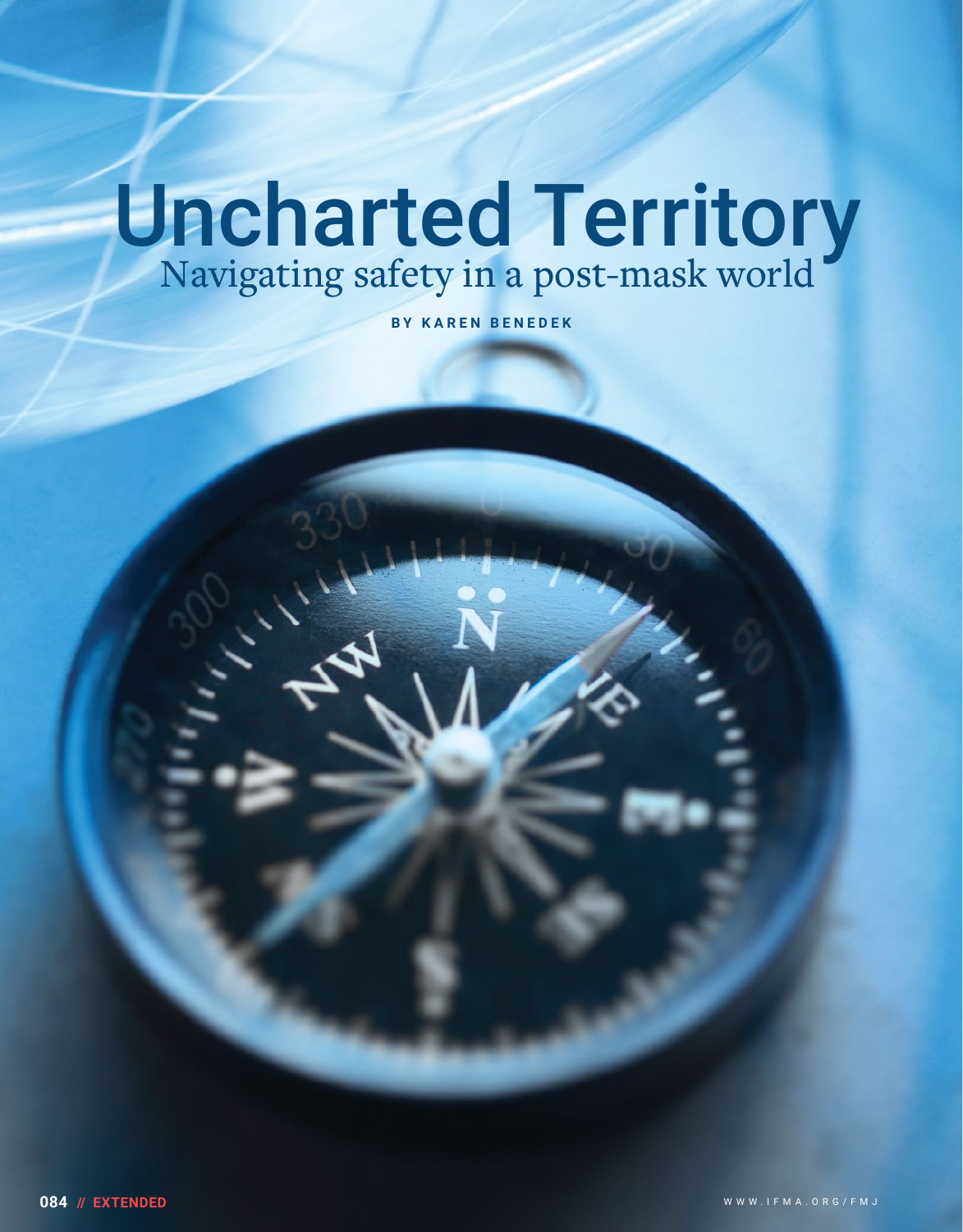# Since the onset of the COVID-19 pandemic, business owners and facility managers have done yeoman's work enabling public and private spaces to reopen and operate safely. This year, businesses have made important changes to operate safely within national and local protocols, including implementing cleaning procedures, capacity limitations and outdoor operations. That said, building occupants are responsible for a large portion of indoor safety precautions through mask wearing and vaccination. Many community members are tired of this status quo; they want less burdensome, more long-term solutions for indoor safety.

Thankfully, businesses have options to take greater control<br>of their environments and offer safer, more comfortable<br>spaces. A layered approach to safety is achievable with focus<br>on ventilation and air cleaning as key eleme of their environments and offer safer, more comfortable spaces. A layered approach to safety is achievable with focus on ventilation and air cleaning as key elements of this transition. Installing technology that proactively kills viral aerosols rebalances the burden of safety from occupants protecting themselves to the building protecting its occupants. A century-old, gold standard technology for disinfection, germicidal UV light is being integrated into air cleaners that reduce risk of viral spread and boost the confidence of building stakeholders. Once a facility is armed to fight COVID-19, a freer, more lasting indoor environment is possible.

Inhalation of airborne aerosols and direct deposition of droplets are the two primary routes of the transmission of the coronavirus.

The risk of viral transmission is higher in under-ventilated indoor spaces where viral load can build to high levels. Exhaled viral aerosols can survive for hours in the air and can be subsequently inhaled by anyone sharing the space. Higher occupancy density and louder voices increase viral aerosol generation. Masks and lower occupancy density (social distancing) reduce the viral load added to the air. Masks can also reduce the viral load inhaled, which reduces the chance of becoming infected. Vaccines reduce the severity of the disease if someone becomes infected.

**The science of the spread, simply stated**

Many studies have shown, and the U.S. Centers for Disease Control (CDC) has clearly stated, that the coronavirus is transmitted through airborne viral aerosols.

The factors impacting the risk of contracting the virus are clear: the risk is higher in enclosed, crowded, under-ventilated spaces where people spend long periods of time.

According to the CDC, infectious exposures to respiratory fluids carrying the virus occur in three main ways:

- 1. inhalation of air carrying small droplets and aerosol particles that contain infectious virus;
- 2. deposition of virus carried in exhaled droplets and particles onto exposed mucous membranes; and
- 3. touching mucous membranes with hands soiled by exhaled respiratory fluids containing virus or from touching inanimate surfaces contaminated with the virus.

*Thankfully, businesses have options to take greater control of their environments and offer safer, more comfortable spaces.*

# **Masks offer protection, but are not a permanent solution**

Masks, while effective, have their limits. For one, masks are not usable while eating and drinking. That is obvious in restaurants and bars but is also the case in cafeterias and breakrooms of schools and office buildings. Also, in many office spaces, employees do not wear masks when seated at their desks. Social distancing reduces the risk of direct impingement of droplets on a coworker's or classmate's

face, but exhaled aerosols still add to the air from across the room.

For children in schools, masks are not a permanent solution; prominent public health officials are now pressing school officials to develop plans and schedules for removing masks. In many communities, disagreements over masking have turned into violent confrontations. It is very clear that businesses and schools need other options to reduce risk while offering their customers, students, employees and building occupants a comfortable, safe and enjoyable indoor experience.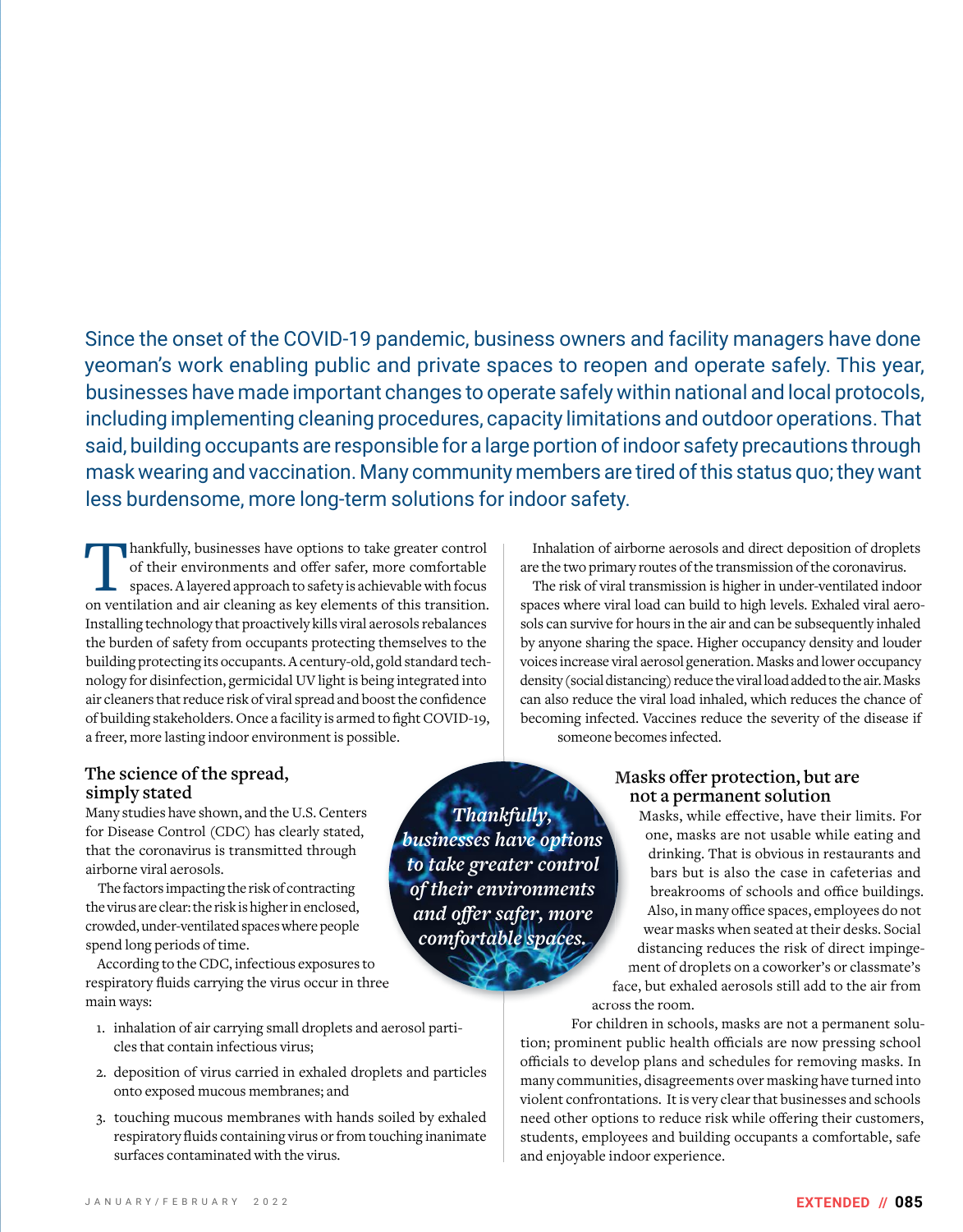## **How to bring people back while managing risk**

For schools and businesses, bringing students and customers back to establishments has naturally been a priority. But the dramatic changes in employee availability, wages and responsibilities require similar management attention and creativity. Many workers, especially in the food service sector, feel unsafe in their jobs or have left their jobs altogether. A recent private survey revealed the following insights:

- Almost 20 percent of restaurant workers do not feel safe at their own restaurants.
- $\bullet$  Restaurant workers identified airborne virus as causing the highest risk to them at work.
- 100 percent of restaurant staff respondents would be more likely to continue working at their current place of employment if high-performance air purifiers that inactivated the virus were present.

Preventing more staff from leaving is a high priority for a wide range of businesses. Air cleaning and control technologies offer options to attract and retain staff, allow them to work efficiently and offload duties that are otherwise a distraction. As the pandemic goes through its seemingly relentless waves, technology enhancements will offer safer working environments, more productive employees and confident customers.

The opportunity to decrease the risk of airborne viruses is clear: flush the space with clean air through a combination of outdoor air ventilation and air cleaning.

# **Stopping the spread: a deeper understanding of COVID-19**

It made sense that an initial response of many facilities — schools, restaurants, houses of worship — was to offer outdoor seating. Gathering outside (not in enclosed tents) offered an environment of far lower viral aerosol density than gathering inside a room with limited ventilation. The question remains, however, how to quickly and cost effectively create indoor air quality that is similar to that of outdoor air? How do these facilities implement the shifts needed to take indoor air quality to the next level? The good news is that the technology exists to make these upgrades quickly and efficiently.

# **Air cleaning technologies**

Cleaning the air in each room with properly designed and sized air cleaners offers risk reduction with no loss of comfort, no additional limitations of behavior and no personal effort whatsoever. Detailed models that predict viral load reduction show that the proper use

of air cleaners can lead to the same risk reduction as having room occupants all use cloth masks.

There are numerous air cleaning technologies available on the market:

### **Filters**

- In HVAC ductwork
- In self-contained air cleaners
- Germicidal ultraviolet (UV) light
- In HVAC ductwork
- In self-contained air cleaners
- In upper room fixtures

### **How do these options compare?**

Filters are very common. Filters work by collecting particulate material in the air that passes through the filter. Dust particles and other pollutants

accumulate on the filter and, over time, reduce the ability of air to flow through the filter. Therefore, filters must be changed regularly.

Not all filters are the same; they are rated for their efficiency in removal of small particles. Viral aerosols are very small particles. Typical filters in HVAC ducting capture less than 20 percent of particles 0.3 – 1 micron in diameter. The coronavirus is smaller than 0.1 microns. The filters recommended for use in HVAC ducting to address the coronavirus, called MERV 13 filters, will allow 25 percent of particles 0.3 – 1 micron to pass through it.

A different category of air treatment equipment generates either ions or oxidizing molecules and blows those molecules into the air in a room. It is claimed that these ions or oxidizing molecules will deactivate microbes in the air. Products that generate and introduce molecules into the air are labeled by the EPA as emerging technologies, meaning that little research is available that evaluates its effectiveness outside of lab conditions.

The EPA and other agencies are quite clear that ozone and other reactive species generators should never be used in occupied spaces.

Another air cleaning system for viral or other microbial aerosols is germicidal ultraviolet (UV) light. UV light inactivates viruses, bacteria or molds so they cannot reproduce. Inactivation means that the DNA or RNA used to replicate the microbe is damaged. In this way, the virus or bacteria is killed. Once killed, the microbes can do no harm. With many UV air cleaners, there are no filters to clog or replace. Germicidal UV air cleaners kill, rather than collect, viral aerosols.

Compared to other available technologies, germicidal UV air cleaners represent a gold standard for sanitizing the air. The Israeli Ministry of Health recently certified specific air cleaners to address the spread of COVID-19. All of the certified air cleaners used germicidal UV.

**collection of the space of the space of the space of the space of the space of the space of the space of the space of the space of the space of the space of the space of the space of the space of the space of the space of** *with clean air through a combination of outdoor air ventilation and air cleaning.*